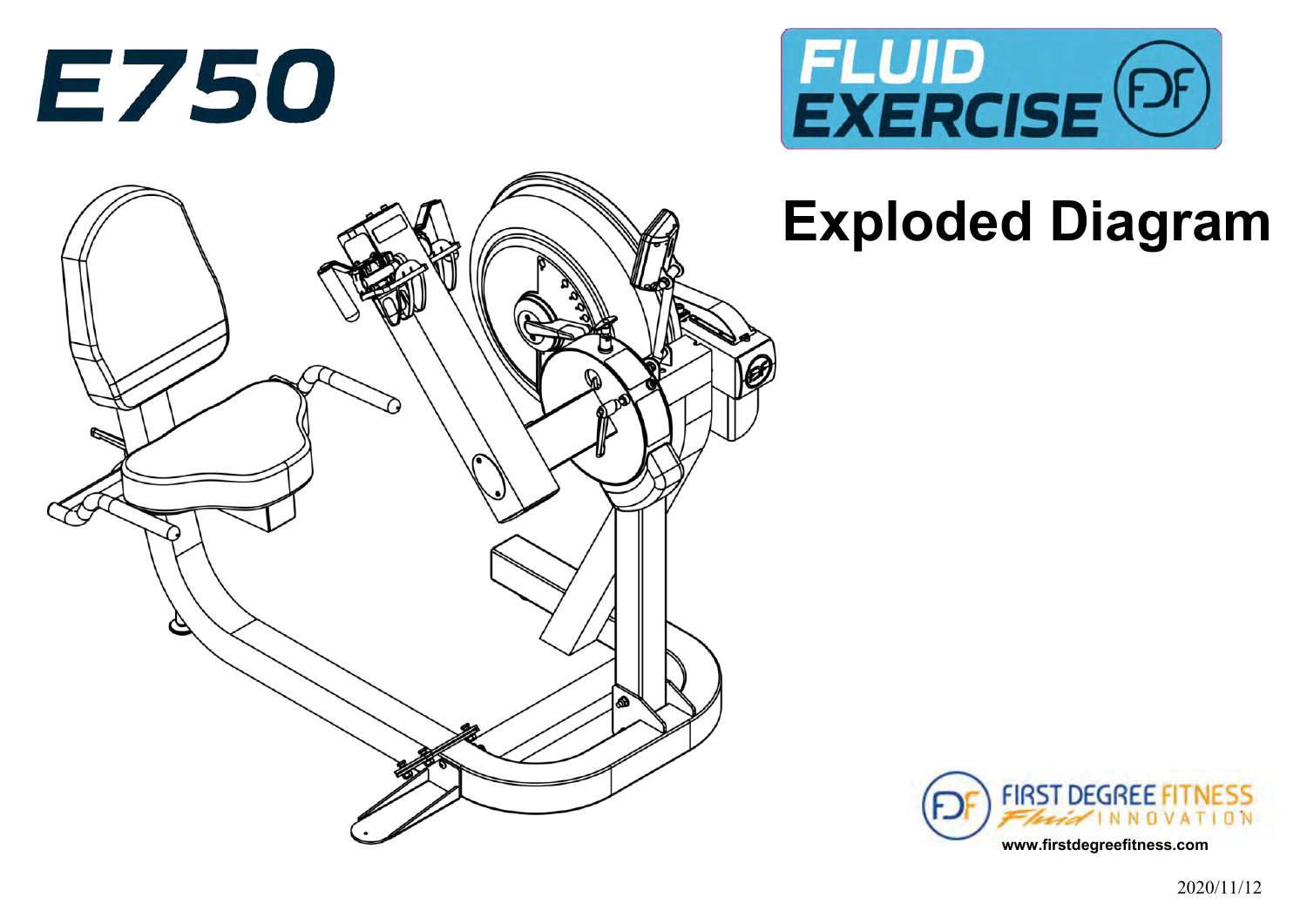

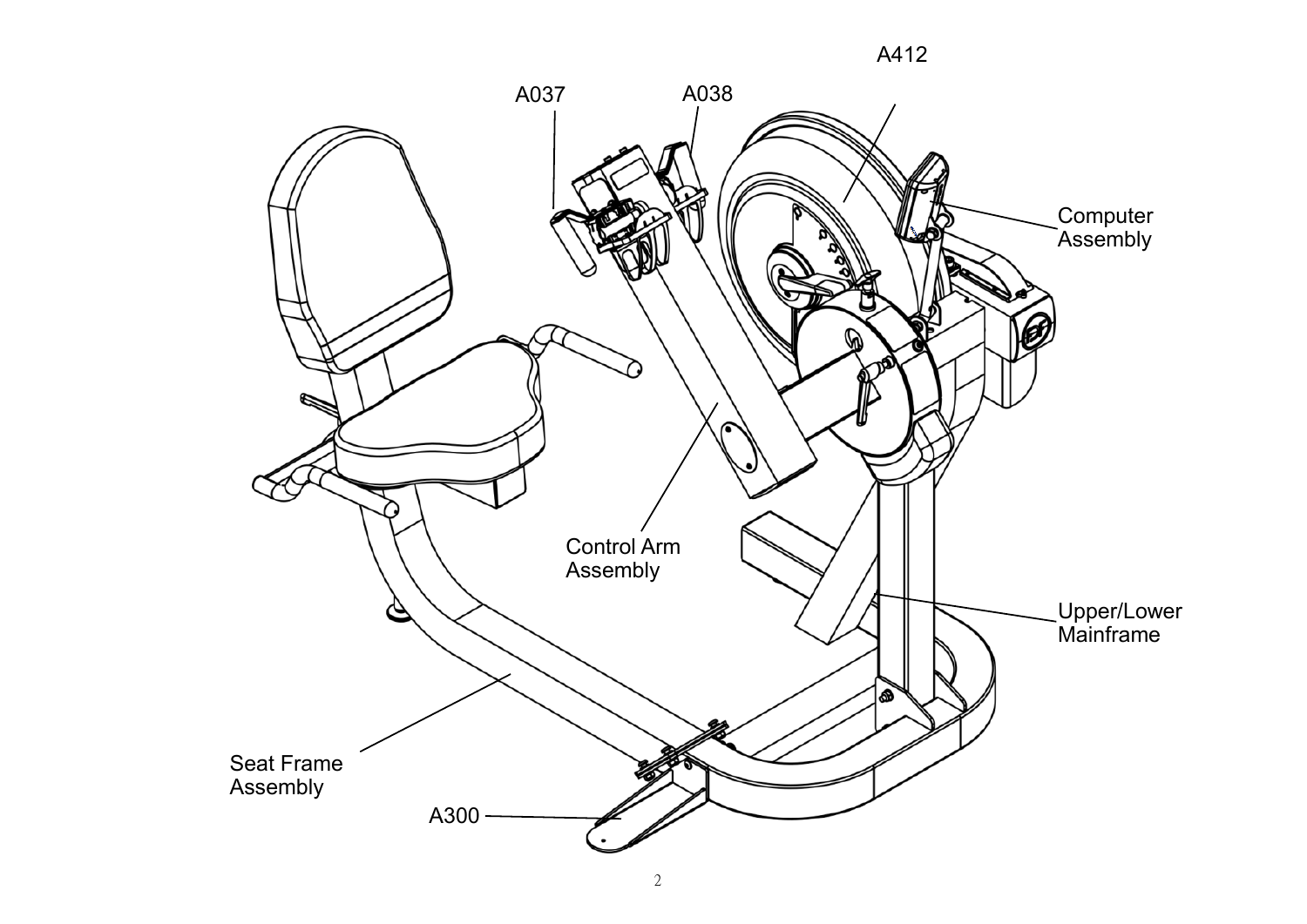

# **Upper/Lower Mainframe:**

| 10033 | 4              | Washer 10x4.2x1 SUS                     |  |
|-------|----------------|-----------------------------------------|--|
| 10041 | 4              | Nyloc Nut M10                           |  |
| 10042 | 3              | Nyloc Nut M12                           |  |
| 10043 | 6              | Washer M13x24x2t                        |  |
| 10050 | 1              | Hex Head Bolt M12x150                   |  |
| 10051 | $\overline{2}$ | <b>Rubber Cover for Large PK Pulley</b> |  |
| 10068 | 1              | Large Steel Side Cover 276mm            |  |
| 10070 | 24             | Round Head Phillips Screw M4x10         |  |
| 10072 | 1              | <b>Small Steel Side Cover 100mm</b>     |  |
| 10082 | 8              | Washer M10x21x2                         |  |
| 10189 | 1              | <b>Tank Tension Adjustment Bushing</b>  |  |
| 10190 | $\overline{2}$ | Washer M8x26x2                          |  |
| 10191 | 1              | Hex Head Bolt M8x120                    |  |
| 11066 | $\overline{2}$ | End Cap 100x100mm                       |  |
| 20009 | 4              | Hex Head Bolt M10x100                   |  |
| 20024 | 1              | <b>Number Decal</b>                     |  |
| 20101 | 1              | Upper Main Frame - E720A                |  |
| 23008 | 1              | End Cap 75x75 Rubber                    |  |
| 33101 | 1              | Lower Main Frame - E720                 |  |
| 71024 | $\overline{2}$ | Hex Head Bolt M12x35                    |  |
| 73016 | 3              | Foot Leveler M8x30 PVC                  |  |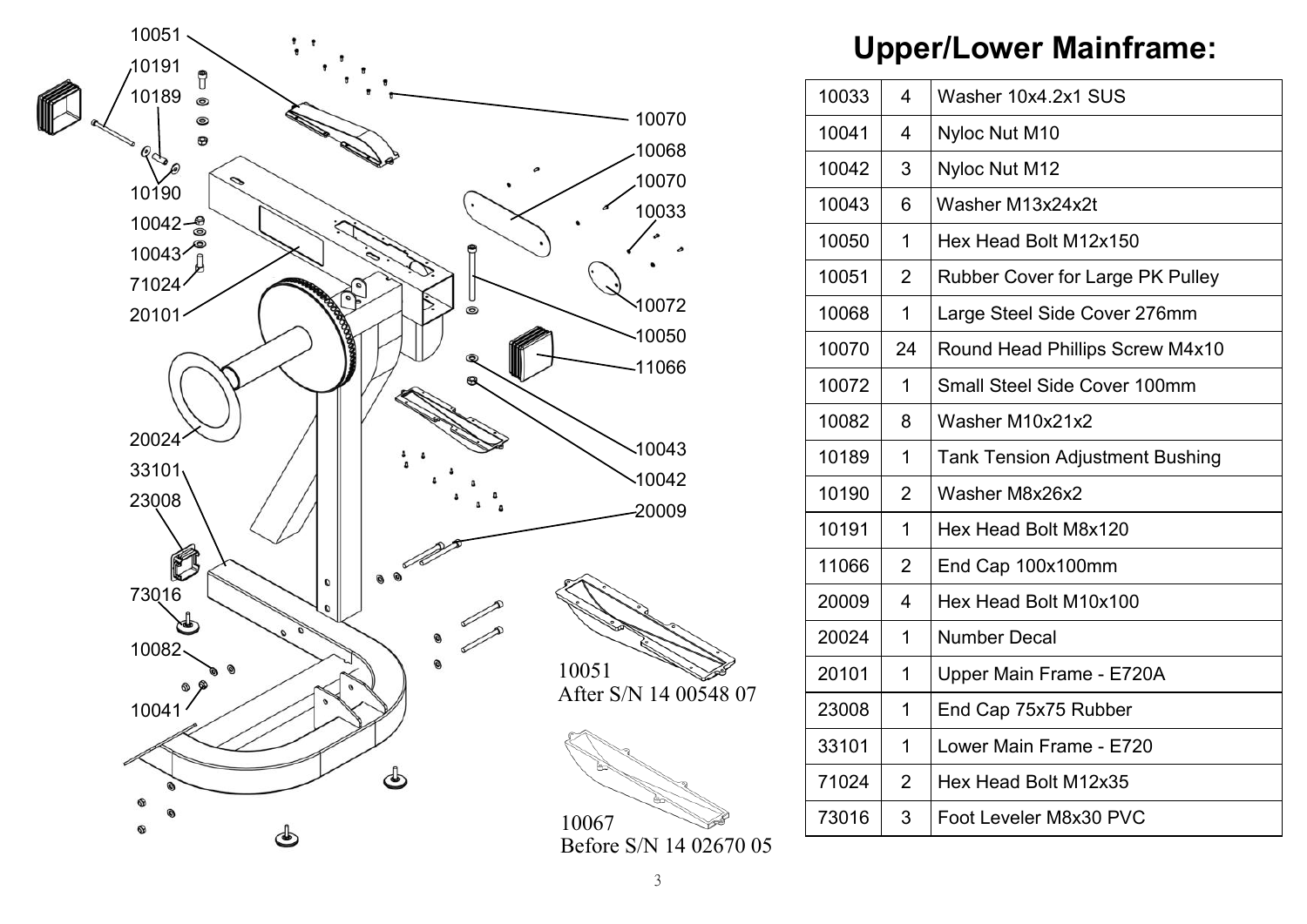

# **Control Arm Assembly**

| 10033 | $\overline{2}$ | Washer 10x4.2x1 SUS                   |
|-------|----------------|---------------------------------------|
| 10041 | 1              | Nyloc Nut M10                         |
| 10070 | $\overline{2}$ | Round Head Phillips Screw M4x10       |
| 10072 | 1              | Small Steel Side Cover 100mm          |
| 10081 | $\overline{2}$ | Washer M6x16x1                        |
| 10082 | $\overline{1}$ | Washer M10x21x2                       |
| 10083 | $\overline{2}$ | Dome Head Bolt M10x20                 |
| 10120 | $\overline{1}$ | <b>Counter Sunk Bolt M6x20</b>        |
| 10162 | $\overline{2}$ | Grub Screw M8x10                      |
| 11066 | $\overline{1}$ | End Cap 100x100mm                     |
| 20020 | 1              | Dome Head Bolt M10x35                 |
| 20032 | 1              | Warning Decal - E720                  |
| 20033 | 1              | Decal - Warning for Control Arm -E720 |
| 20036 | 1              | <b>Small Warning Decal</b>            |
| 20064 | 1              | <b>Weight Block</b>                   |
| 20068 | $\overline{1}$ | T-Pin                                 |
| 20080 | 4              | Hex Bolt M6x10                        |
| 20125 | 1              | Plastic Washer 30x6x6                 |
| 20151 | 4              | <b>Toothed Locked Washer M10</b>      |
| 20163 | $\overline{2}$ | Semi Circle Cover                     |
| 20174 | 1              | <b>Eccentric Bushing</b>              |
| 20183 | 1              | Adjuster Cover 100x100x3              |
| 20184 | $\overline{2}$ | <b>Square Adjuster Nut</b>            |
| 20185 | $\overline{2}$ | Dome Head Bolt M6x100                 |
| 20291 | 1              | <b>Rotating Arm</b>                   |
| 23045 | 1              | L Pin M10x35                          |
| 30007 | $\overline{1}$ | Decal - E750 Fluid Exercise           |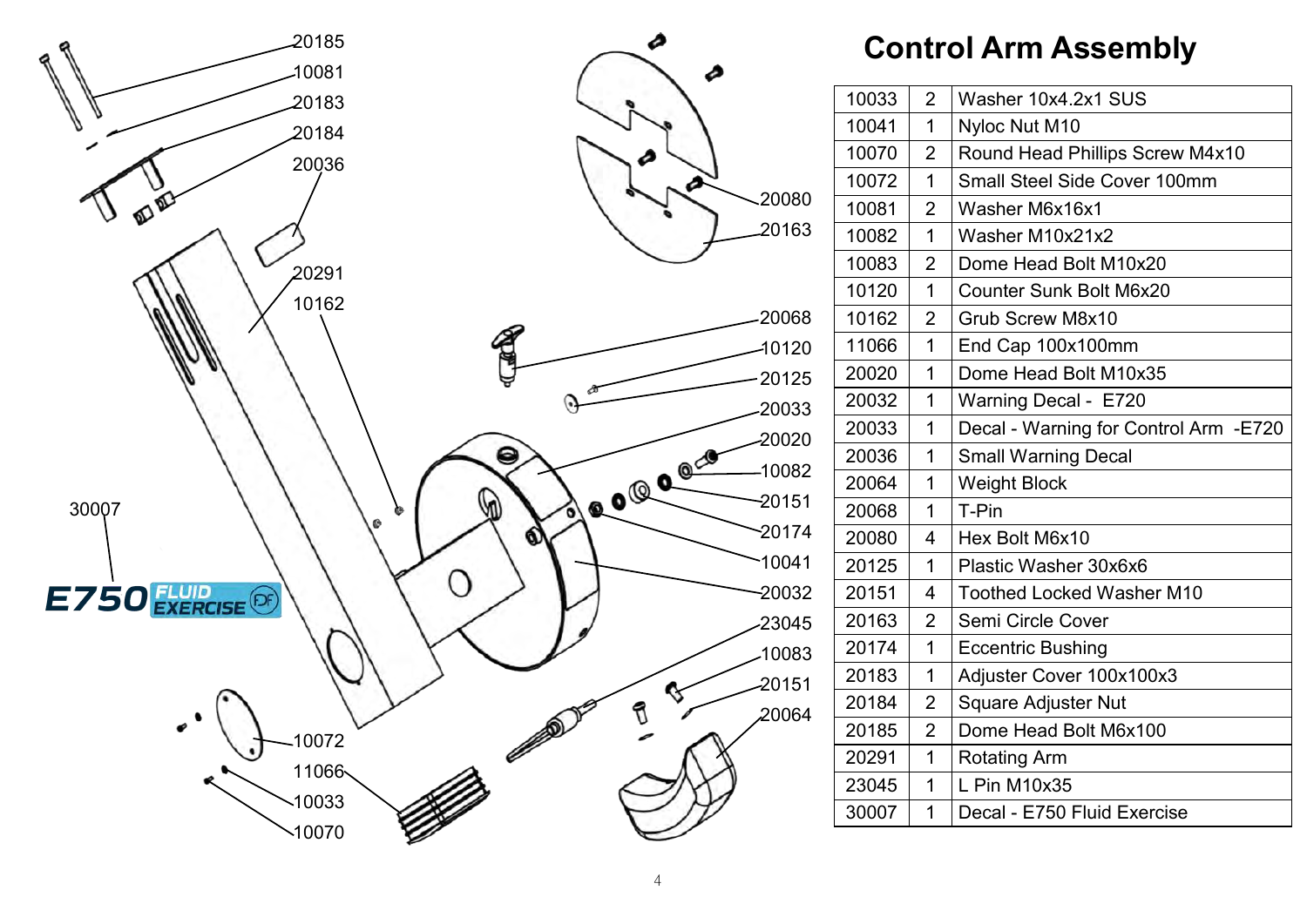

# **Seat Frame Assembly:**

| 10041 | 5              | Nyloc Nut M10                   |
|-------|----------------|---------------------------------|
| 10080 | 8              | Dome Head Bolt M6x20            |
| 10081 | 8              | Washer M6x16x1                  |
| 10082 | 10             | Washer M10x21x2                 |
| 20008 | 1              | End Cap 75x75 PVC               |
| 20115 | 1              | Seat LS-622                     |
| 20117 | 1              | Seat Back LS-622                |
| 23045 | 1              | $L$ Pin M10x35                  |
| 30002 | $\overline{2}$ | Handle Grip for Seat            |
| 33902 | 1              | <b>Seat Frame</b>               |
| 33910 | 1              | Rotating Seat Frame Upper       |
| 33913 | 1              | Plastic Spacer 10x25x4T         |
| 33915 | 1              | Oil Bushing                     |
| 60144 | 4              | Rower Handle End Inserts 28.6mm |
| 71025 | 5              | Dome Head Bolt M10x25           |
| 73016 | 1              | Foot Leveler M8x30 PVC          |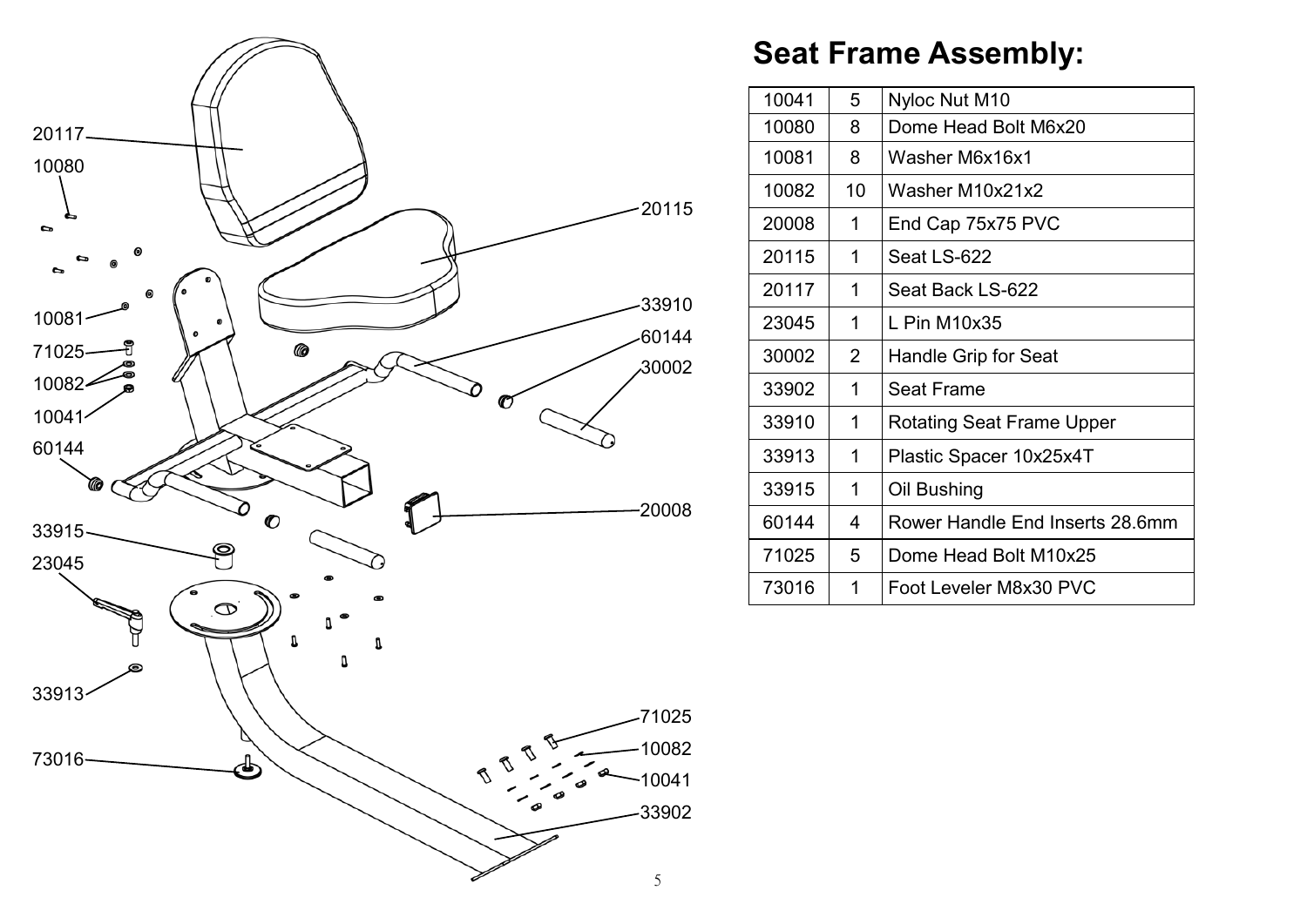# **E720 Crank Arm Assembly**



| A037  |                | Pedal Assembly - Right E720/CXT | 20135 | -1             | Crank-Right - E720 & 820                    |
|-------|----------------|---------------------------------|-------|----------------|---------------------------------------------|
| A038  |                | Pedal Assembly - Left E720/CXT  | 20190 | $\overline{2}$ | <b>Aluminum Block Bearing Housing</b>       |
| 10082 | 8              | Washer M10x21x2                 | 20193 | $\overline{2}$ | NSK 6004ZZ Aluminum Block Housing Bearing   |
| 20020 | 8              | Dome Head Bolt M10x35           | 20196 | $\overline{2}$ | Wave Washer M20                             |
| 20052 | $\overline{2}$ | Side Bearing Cover E620/720/820 | 30012 |                | Chain 178 For CHC-25 Before S/N 15 02852 06 |
| 20132 | $\overline{2}$ | French Screw M8x20xP1.0         | 30610 |                | Axle & Cog E720/UBE For CHC-25              |
| 20133 | $\overline{2}$ | End Cap for Crank               | 33012 |                | Chain 118 For CHC-35 After S/N 15 02853 06  |
| 20134 |                | Crank-Left -720 & 820           | 33612 | -1             | Axle & Cog E720/UBE For CHC-35              |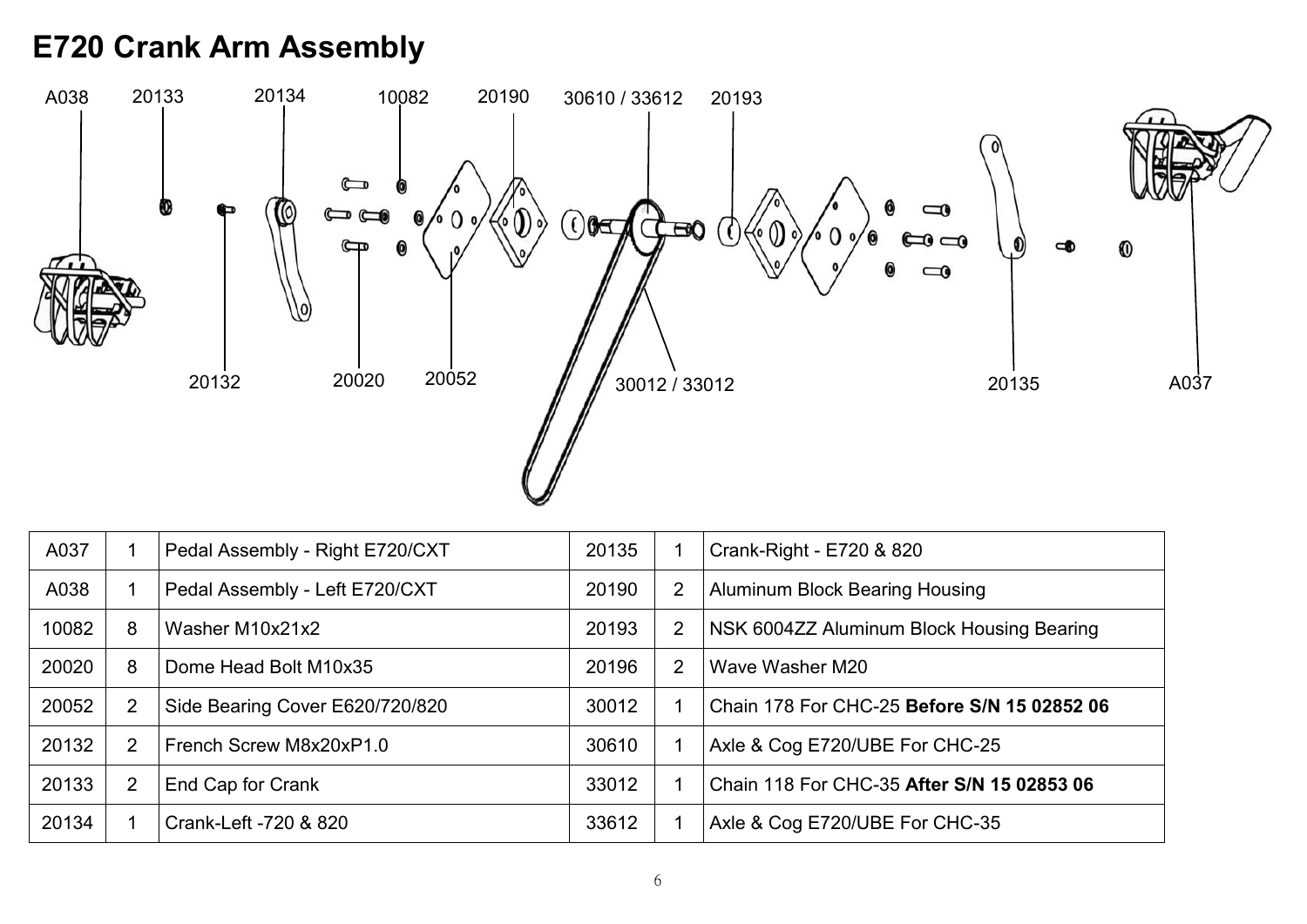#### **A174 Rotating Arm Internal Components E720/CXT For CHC35 Applied after S/N 15 02853 06 and Onwards**

7



| 20190                  | $\mathcal{P}$                      | Aluminum Block Bearing Housing            |  |
|------------------------|------------------------------------|-------------------------------------------|--|
| 20193<br>$\mathcal{P}$ |                                    | NSK 6004ZZ Aluminum Block Housing Bearing |  |
| 20196                  | l Wave Washer M20<br>$\mathcal{P}$ |                                           |  |
| 33012                  | Chain 118 For CHC-35               |                                           |  |
| 33612                  |                                    | Axle & Cog E720/UBE for CHC-35            |  |

**A024 Rotating Arm Internal Components E720/CXT For CHC25**

**Applied Before S/N 15 02852 06** 



| 20190 | Aluminum Block Bearing Housing            |  |
|-------|-------------------------------------------|--|
| 20193 | NSK 6004ZZ Aluminum Block Housing Bearing |  |
| 20196 | Wave Washer M20                           |  |
| 30012 | Chain 178 For CHC-25                      |  |
| 30610 | Axle & Cog E720/UBE for CHC-25            |  |

# **A025 Rotating Arm Internal Components E720/E820/CXT/UBE This kit applies**

Use the A025 kit in the event of a bearing failure in the crank housing assembly where no other parts are affected.

| 20190 | $\overline{2}$ | Aluminum Block Bearing Housing            |
|-------|----------------|-------------------------------------------|
| 20193 | $\overline{2}$ | NSK 6004ZZ Aluminum Block Housing Bearing |
| 20196 |                | 2   Wave Washer M20                       |



**to the following products:** UBE Cycle XT E-720 E-820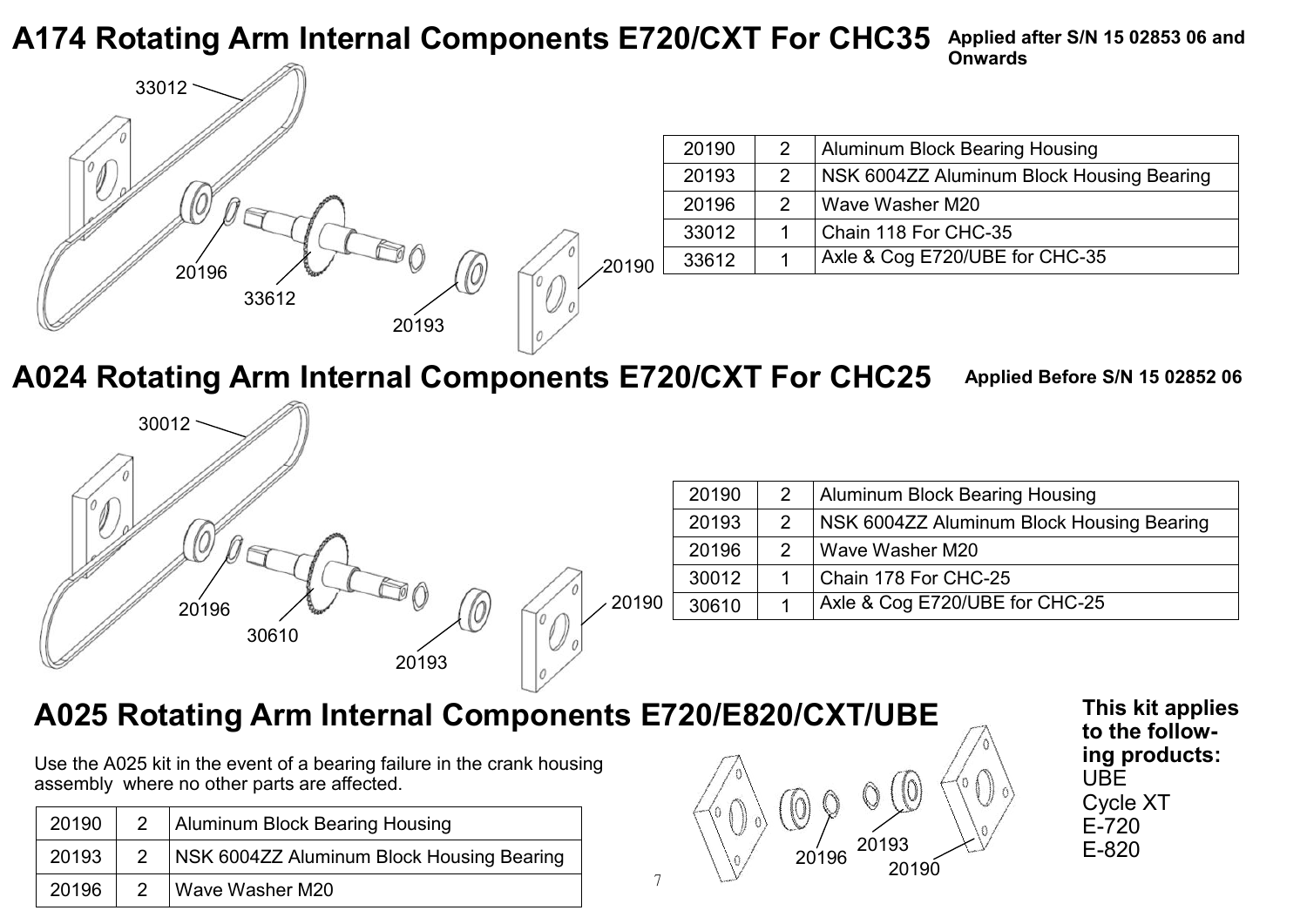## **Computer Assembly**





#### **A110 E720 Chain Upgrade Kit**

71710H 1 | Bluetooth Auto-Adjust Monitor - E750

33012 21694 21157

70932 | 1 | LCD for Auto Level

|  | 21157   1   Shaft and Sprocket for E720 for CHC-35 |
|--|----------------------------------------------------|
|  | 33012   1   Chain 118 for CHC-35                   |
|  | 33612   1   Axle & Cog CXT/UBE for CHC-35          |

This kit applies to all Cycle XT & E720 before serial number 15 02709 06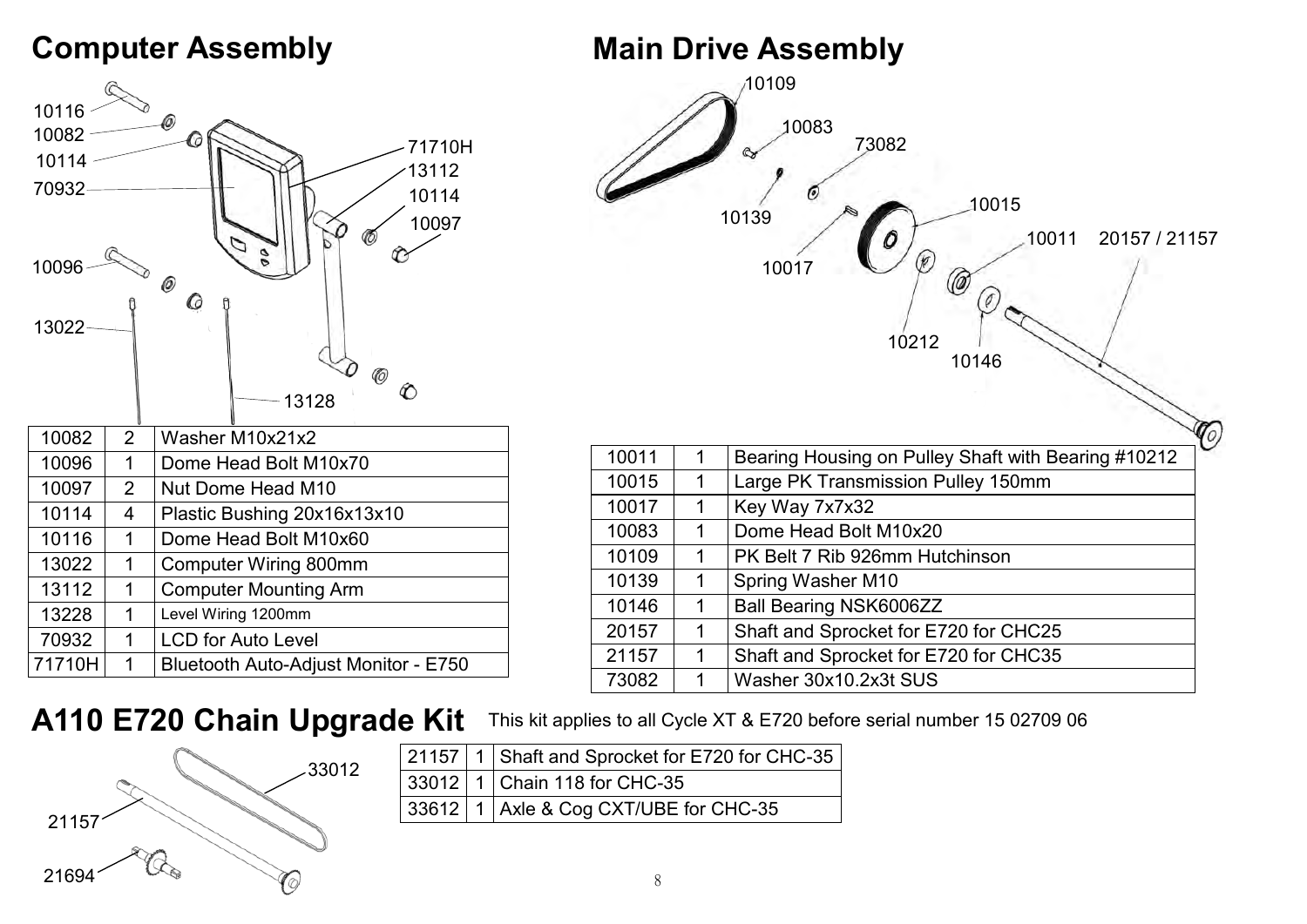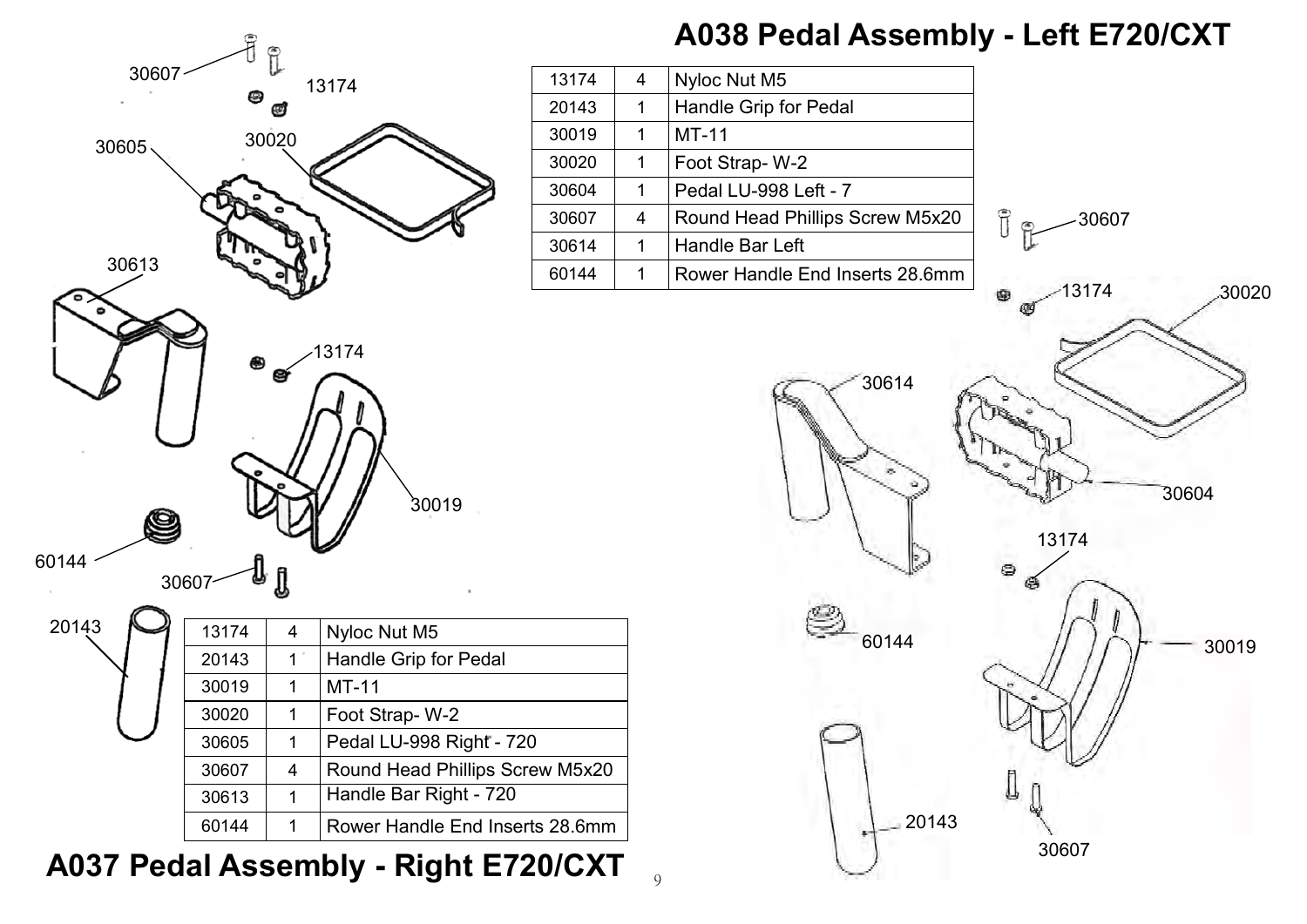#### **A389 Tank Cover Assembly**



| 10028       | Backing Plate 0.8mm SUS                   | 10272  |               | M10 Ball Plunger                                                                 |
|-------------|-------------------------------------------|--------|---------------|----------------------------------------------------------------------------------|
| $10032$   2 | Nylon Resistance Adjuster O Ring 12x9x1.5 | 10280  |               | Lever Base incl. Potentiometer,#13322 Gear #10287 & Nut #10288                   |
| $10033$   4 | Washer 10x4.2x1 SUS                       | 10281  |               | Gear M1T48                                                                       |
| $10034$   4 | Nut M4 SUS                                | 10374  |               | Adjuster Knob - Blue                                                             |
|             | 10035   4   Hex Bolt M4 SUS               | 11027  |               | <b>Adjuster Handle Shaft</b>                                                     |
|             | 10036 12 Flat Tapping Screw M3x20 SUS     | 13030丨 |               | Adjuster PP Tank Ring 358x10                                                     |
| $10213$ 1   | Counter Sunk Screw M3x25 - SUS            | 13245  |               | PC Tank Cover with Decal #15006 & Triangle plate #13046 & Bolts<br>#65992 - Gray |
| 10214       | Adjuster Knob Cap                         | 23925  |               | Grub Screw M6x10                                                                 |
| 10217       | <b>Locating Plate</b>                     | 53959  | $\mathcal{P}$ | Counter Sunk Bolt M3x8 - SUS                                                     |
| 10218       | Adjuster Handle & M10 Ball Plunger        | 65693  |               | Dome Head Bolt M5x15 - B                                                         |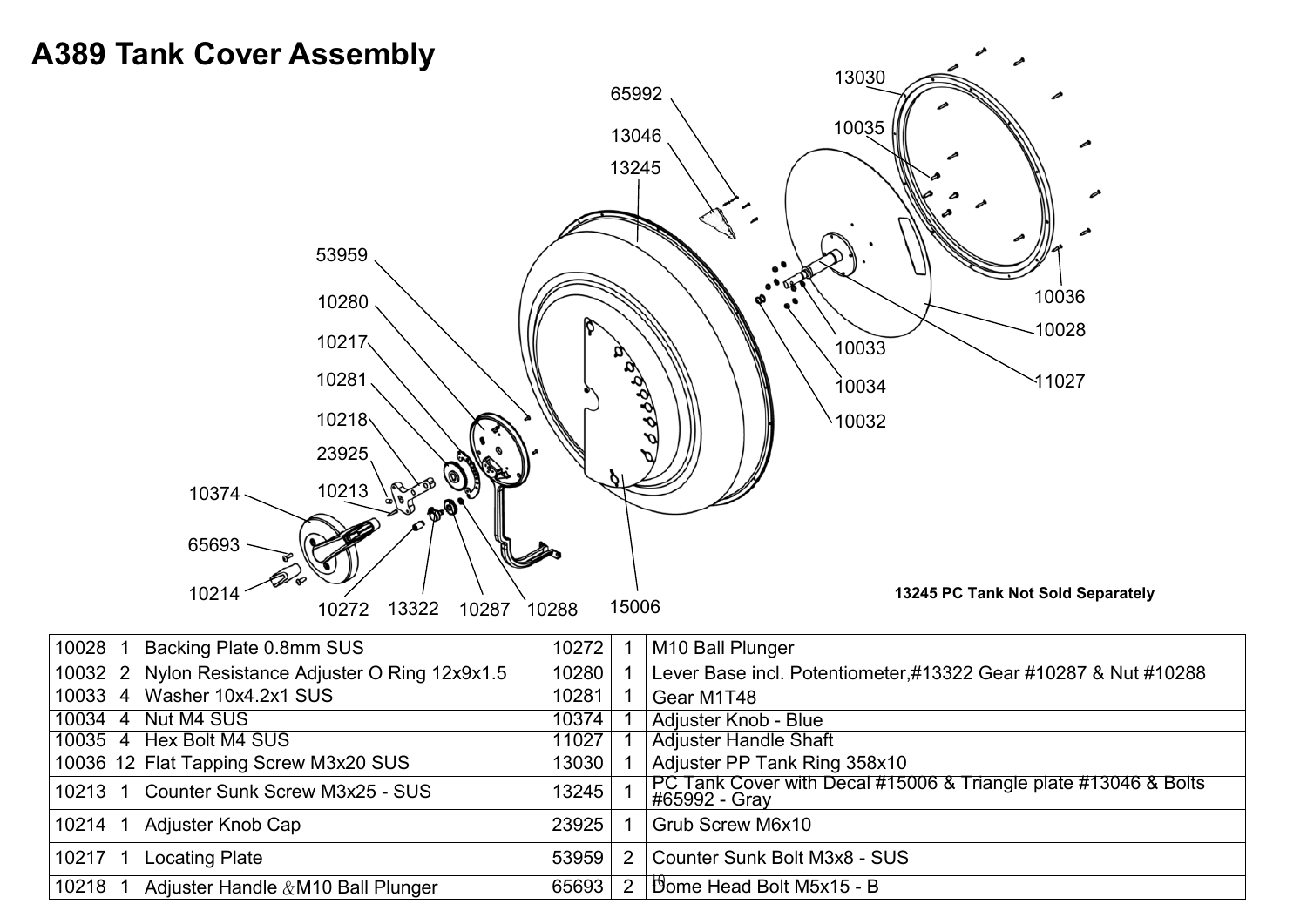# **A412 Complete Tank Assembly**



| A153  | 1              | <b>Flywheel Assembly</b>                  |
|-------|----------------|-------------------------------------------|
| A389  | 1              | <b>Tank Cover Assembly</b>                |
| A501  | 1              | Tank Back Kit - Black                     |
| 10017 | 1              | Key Way 7x7x32                            |
| 10026 | 1              | <b>Small 5PK Transmission Pulley 50mm</b> |
| 10046 | 1              | <b>Tank Large Seal</b>                    |
| 10062 | 12             | Round Head Phillips Screw M3x12 SUS       |
| 10083 | 1              | Dome Head Bolt M10x20                     |
| 10139 | 1              | Spring Washer M10                         |
| 10270 | $\overline{2}$ | Round Head Phillips Screw M4x10           |
| 15344 | 1              | <b>Tank Outer Cover Ring - Black</b>      |
| 73082 | 1              | Washer 30*10.2*3t SUS                     |
|       |                |                                           |

#### <sup>10083</sup> **A206 Sensor Kit**  20150 A 10158 10156 73082 11172 10017 24005 10026 10156 | 1 Sensor Bracket 10158 1 Magnetic Ring & 6x Rare Earth Magnet 4mm #10057 11172 1 Sensor 100mm 20150 | 1 | Dome Head Bolt M10x15 24005 | 1 | Washer M11x22x1t SUS

## **A300 CXT Support Kit for Lower Frame**



| 53913<br>2<br>Washer M8x16x1t<br>60709<br>M8 Nyloc Nut<br>$\mathcal{P}$<br>Dome Head Bolt M8x55<br>62857<br>1<br>Dome Head Bolt M8x90<br>62858<br>1 | 33901 | 1 | Support Plate with #10081Washer M6 &<br>#74038Rubber Bumper |
|-----------------------------------------------------------------------------------------------------------------------------------------------------|-------|---|-------------------------------------------------------------|
|                                                                                                                                                     |       |   |                                                             |
|                                                                                                                                                     |       |   |                                                             |
|                                                                                                                                                     |       |   |                                                             |
|                                                                                                                                                     |       |   |                                                             |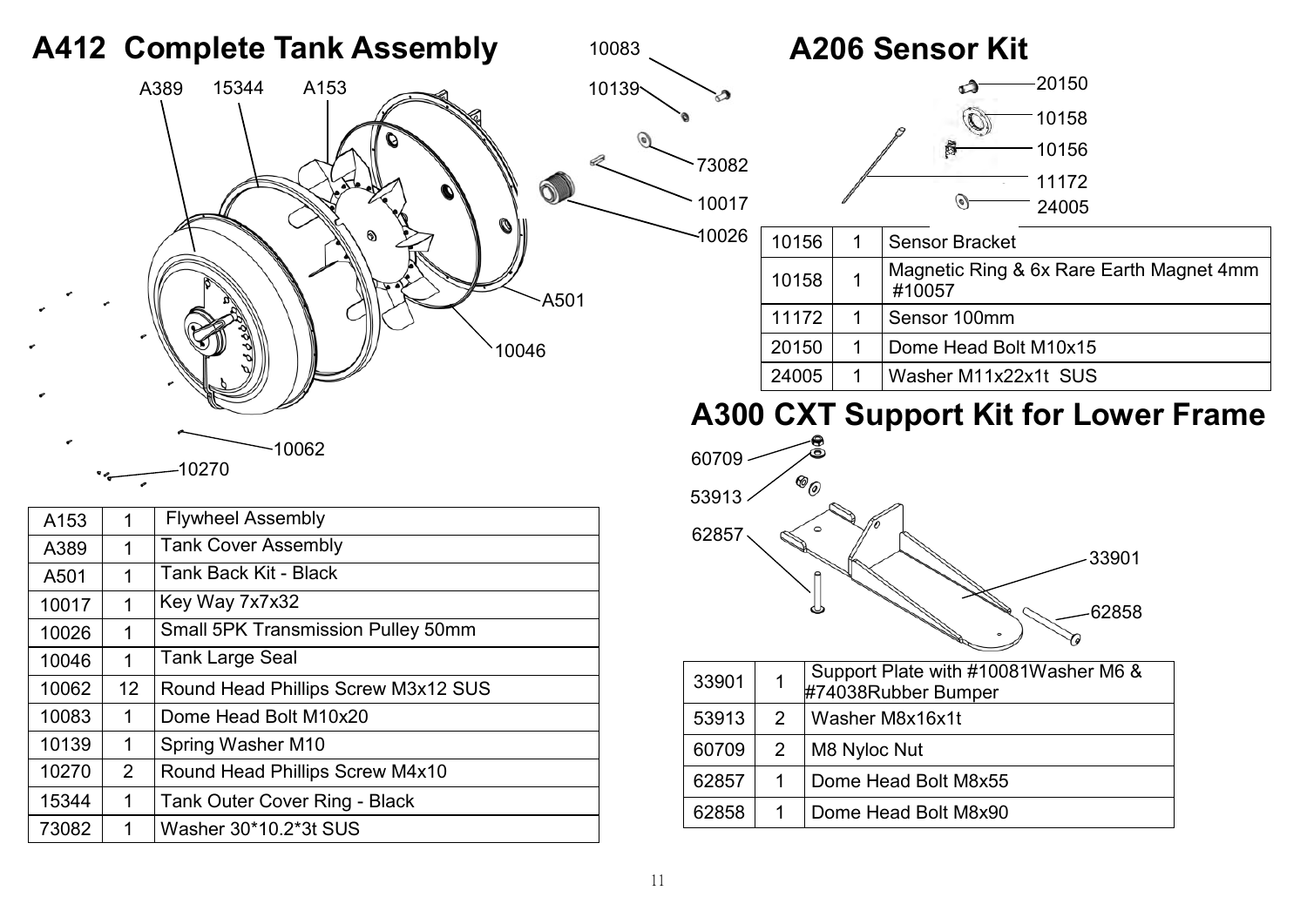## **A153 Flywheel Assembly 620,720,820,920**



| 10033 | 18 | Washer 10x4.2x1 SUS            |  |
|-------|----|--------------------------------|--|
| 10034 | 18 | Nut M4 SUS                     |  |
| 10035 | 18 | Hex Bolt M4 SUS                |  |
| 10047 | 9  | <b>Impeller Blade</b>          |  |
| 60147 | 1  | O Ring 9.5x6.5x1.5             |  |
| 71312 |    | Flywheel 620/720/820/920       |  |
| 71313 |    | Impeller Shaft 620/720/820/920 |  |
| 71314 |    | Hexagon Screws M8x20mm SUS     |  |

## **A012 Tank Bearing & Seal Kit**

| 10025 |                | 10012                                | 10145             | 10012 | 10186 |  |
|-------|----------------|--------------------------------------|-------------------|-------|-------|--|
| 10012 | $\overline{2}$ |                                      | Bearing NSK6005ZZ |       |       |  |
| 10025 | 1              | Seal NBR 37x30x8t for Flywheel Shaft |                   |       |       |  |
| 10145 | 1              | Bearing Spacer 30x25.1x20.5mm        |                   |       |       |  |
| 10186 |                |                                      | C Clip RTW-48     |       |       |  |

# **A501 Tank Back Kit - Black**